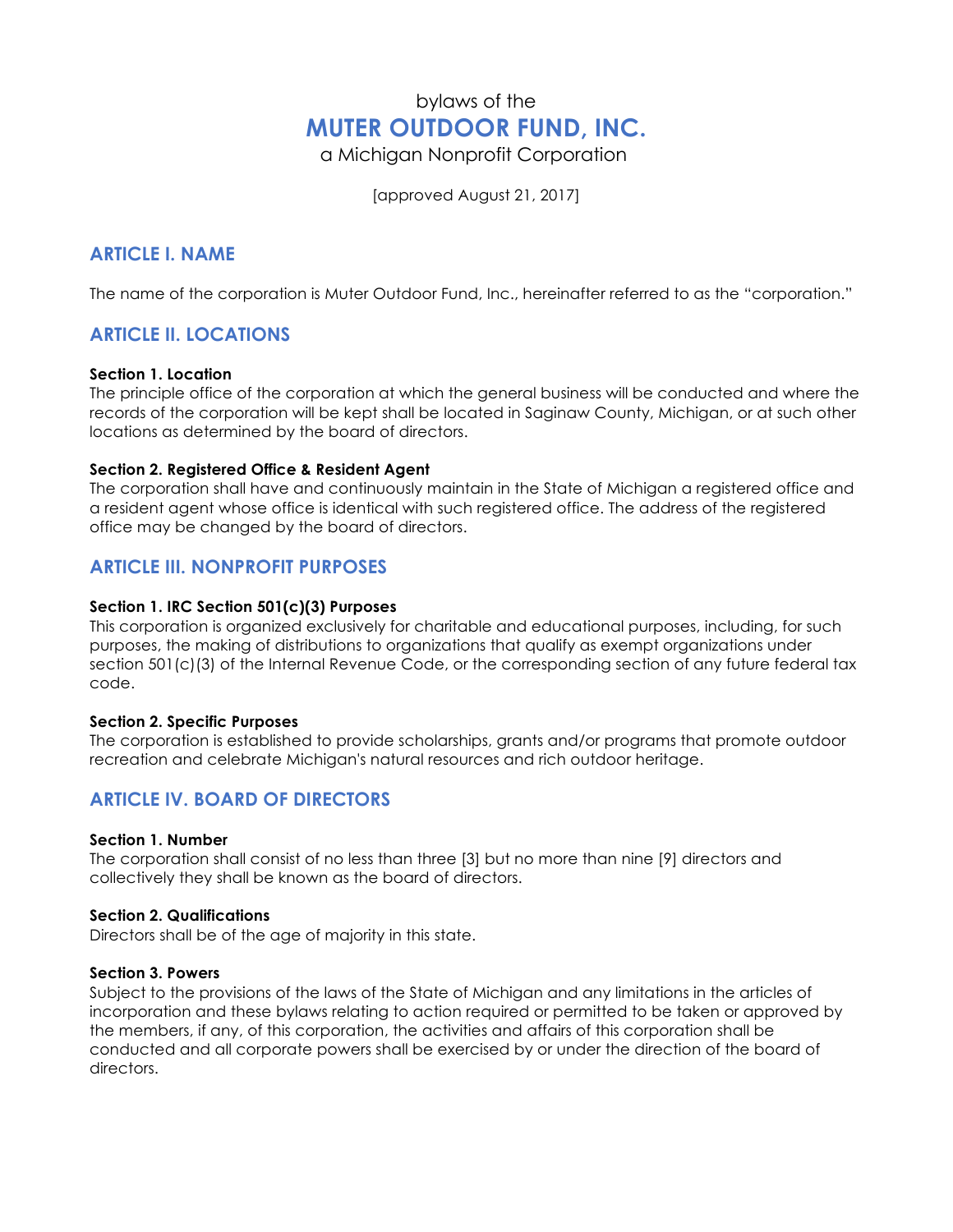### **Section 4. Duties**

It shall be the duty of the directors to:

- Perform any and all duties imposed on them collectively or individually by law, by the articles of incorporation, or by these bylaws;
- Appoint and remove, employ and discharge, and, except as otherwise provided in these bylaws, prescribe the duties and fix the compensation, if any, of all officers, agents, and employees of the corporation;
- Supervise all officers, agents, and employees of the corporation to assure that their duties are performed properly;
- Meet at such times and places as required by these bylaws;
- Register their addresses with the secretary of the corporation, and notices of meetings sent to them at such addresses shall be valid notices thereof.

#### **Section 5. Term of Office**

The term of all director and officer positions is two [2] years. Directors may serve more than one [1] consecutive term.

### **Section 6. Compensation**

Directors shall serve without compensation; however, they shall be allowed reasonable advancement or reimbursement of actual and necessary expenses incurred in the performance of their official duties.

### **Section 7. Vacancies**

Vacancies on the board of directors shall exist [1] on the death, resignation, or removal of any director, and [2] whenever the number of authorized directors is increased.

Any director may resign effective upon giving written notice to the president, the secretary, or the board of directors, unless the notice specifies a later time for the effectiveness of such resignation. No director may resign if the corporation would then be left without a duly elected director or directors in charge of its affairs, except upon notice to the Office of the Attorney General or other appropriate agency of this state.

Directors may be removed from office, with or without cause, as permitted by and in accordance with the laws of this state.

Unless otherwise prohibited by the articles of incorporation, these bylaws, or provisions of law, vacancies on the board may be filled by approval of the board of directors. If the number of directors then in office is less than a quorum, a vacancy on the board may be filled by approval of a majority of the directors then in office or by a sole remaining director. A person elected to fill a vacancy on the board shall hold office until the next election of the board of directors or until his or her death, resignation, or removal from office.

### **Section 8. Nonliability of Directors**

The directors shall not be personally liable for the debts, liabilities, or other obligations of the corporation.

#### **Section 9. Indemnification**

The directors and officers of the corporation shall be indemnified by the corporation to the fullest extent permissible under the laws of this state.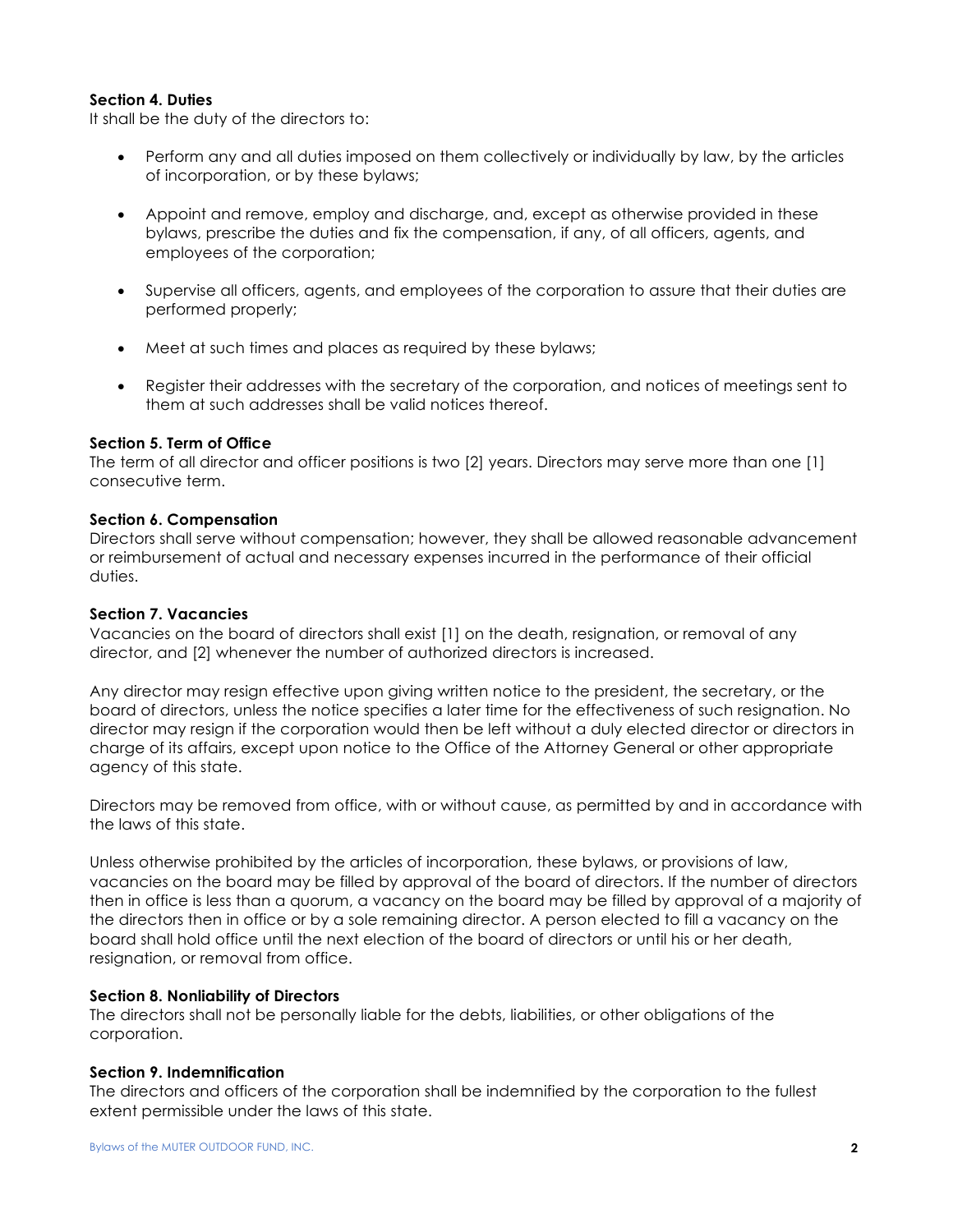### **Section 10. Insurance for Corporate Agents**

Except as may be otherwise provided under provisions of law, the board of directors may adopt a resolution authorizing the purchase and maintenance of insurance on behalf of any agent of the corporation (including a director, officer, employee, or other agent of the corporation) against liabilities asserted against or incurred by the agent in such capacity or arising out of the agent's status as such, whether or not the corporation would have the power to indemnify the agent against such liability under the articles of incorporation, these bylaws, or provisions of law.

## **ARTICLE V: OFFICERS**

### **Section 1. Designation of Officers**

The officers of the corporation shall consist of a president, a secretary, and a treasurer. The corporation may also have other such officers with such titles as may be determined from time to time by the board of directors.

### **Section 2. Qualifications**

Any director may serve as an officer of this corporation.

### **Section 3. Election and Term of Office**

Officers shall be elected by the board of directors, at any time, and each officer shall hold office until he or she resigns or is removed or is otherwise disqualified to serve, or until his or her successor shall be elected and qualified, whichever occurs first.

### **Section 4. Removal and Resignation**

Any officer may be removed, either with or without cause, with majority vote of the board of directors. Any officer may resign at any time by giving written notice to the board of directors or to the president or secretary of the corporation. Any such resignation shall take effect at the date of receipt of such notice or at any later date specified therein, and, unless otherwise specified therein, the acceptance of such resignation shall not be necessary to make it effective.

#### **Section 5. Vacancies**

Any vacancy caused by the death, resignation, removal, disqualification, or otherwise, of any officer shall be filled by the board of directors. In the event of a vacancy in any office other than that of president, such vacancy may be filled temporarily by appointment by the president until such time as the board shall fill the vacancy.

#### **Section 6. Duties of the President**

The president of the corporation shall:

- Serve as the chief executive officer of the corporation and shall, subject to the control of the board of directors, supervise and control the affairs of the corporation and the activities of the officers.
- He or she shall perform all duties incident to his or her office and such other duties as may be required by law, by the articles of incorporation, or by these bylaws, or which may be prescribed from time to time by the board of directors.
- Unless another person is specifically appointed as chairperson of the board of directors, the president shall preside at all meetings of the board of directors.
- Except as otherwise provided by law, by the articles of incorporation, or by these bylaws, he or she shall, in the name of the corporation, execute such deeds, mortgages, bonds, contracts,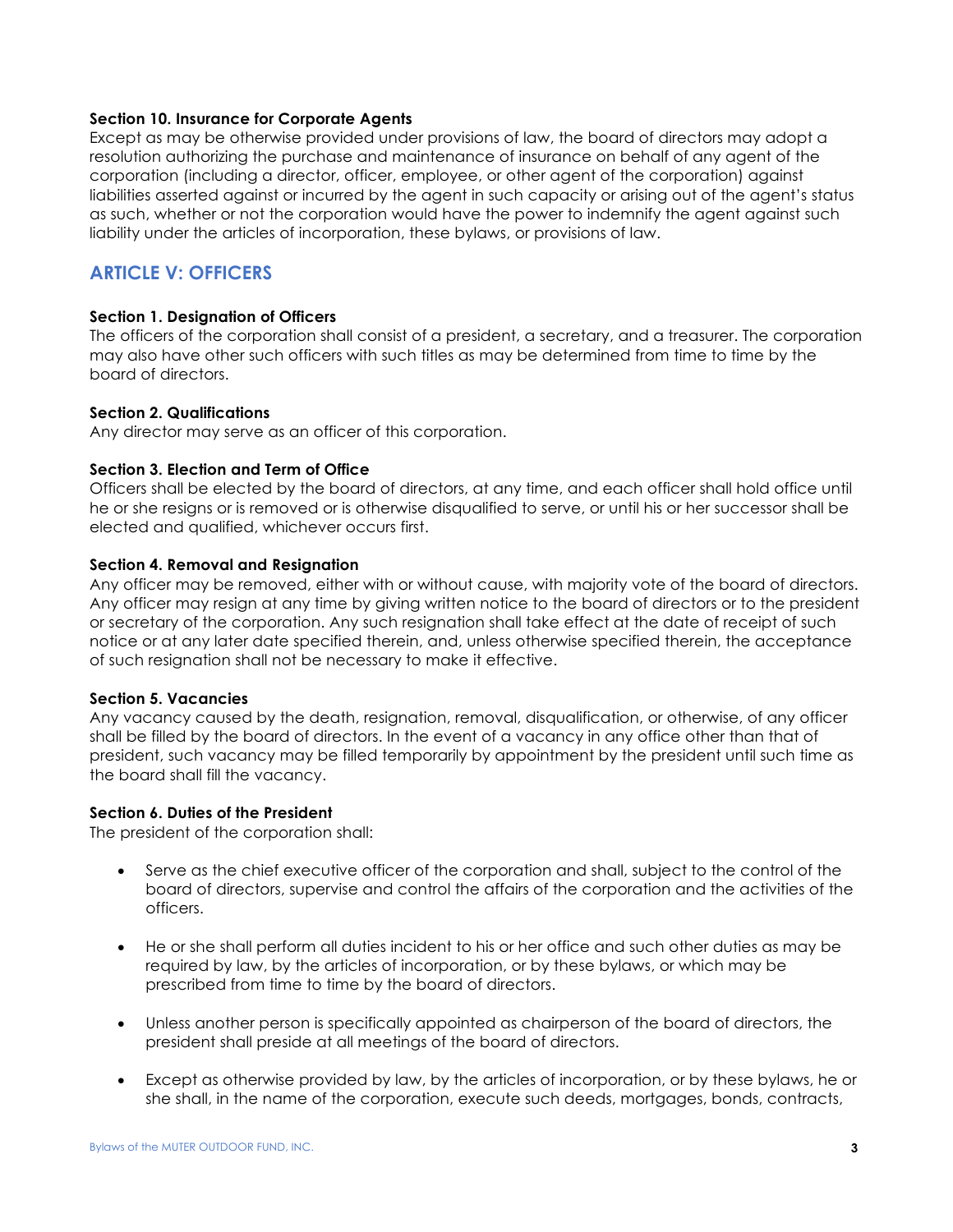checks, or other instruments which may from time to time be authorized by the board of directors.

### **Section 8. Duties of the Secretary**

The secretary of the corporation shall:

- Certify and keep at the principal office of the corporation the original, or a copy, of these bylaws as amended or otherwise altered to date.
- Keep at the registered office of the corporation or at such other place as the board may determine, a book of minutes of all meetings of the directors, and, if applicable, meetings of committees of directors and of members, recording therein the time and place of holding, whether regular or special, how called, how notice thereof was given, the names of those present or represented at the meeting, and the proceedings thereof.
- Ensure that the minutes of meetings of the corporation, any written consents approving action taken without a meeting, and any supporting documents pertaining to meetings, minutes, and consents shall be recorded in the corporate records of this corporation within twenty one [21] days of the meeting or action.
- See that all notices are duly given in accordance with the provisions of these bylaws or as required by law.
- Be custodian of the records.
- Keep at the principal office of the corporation a membership book containing the name and address of each and any members, and, in the case where any membership has been terminated, he or she shall record such fact in the membership book together with the date on which such membership ceased.
- Exhibit at all reasonable times to any director of the corporation, or to his or her agent or attorney, on request therefor, the bylaws, the membership book, and the minutes of the proceedings of the directors of the corporation.
- In general, perform all duties incident to the office of secretary and such other duties as may be required by law, by the articles of incorporation, or by these bylaws, or which may be assigned to him or her from time to time by the board of directors.

### **Section 9. Duties of the Treasurer**

The treasurer of the corporation shall:

- Have charge and custody of, and be responsible for, all funds and securities of the corporation, and deposit all such funds in the name of the corporation in such banks, trust companies, or other depositories as shall be selected by the board of directors.
- Receive, and give receipt for, monies due and payable to the corporation from any source whatsoever.
- Disburse, or cause to be disbursed, the funds of the corporation as may be directed by the board of directors, taking proper vouchers for such disbursements.
- Keep and maintain adequate and correct accounts of the corporation's properties and business transactions, including accounts of its assets, liabilities, receipts, disbursements, gains, and losses.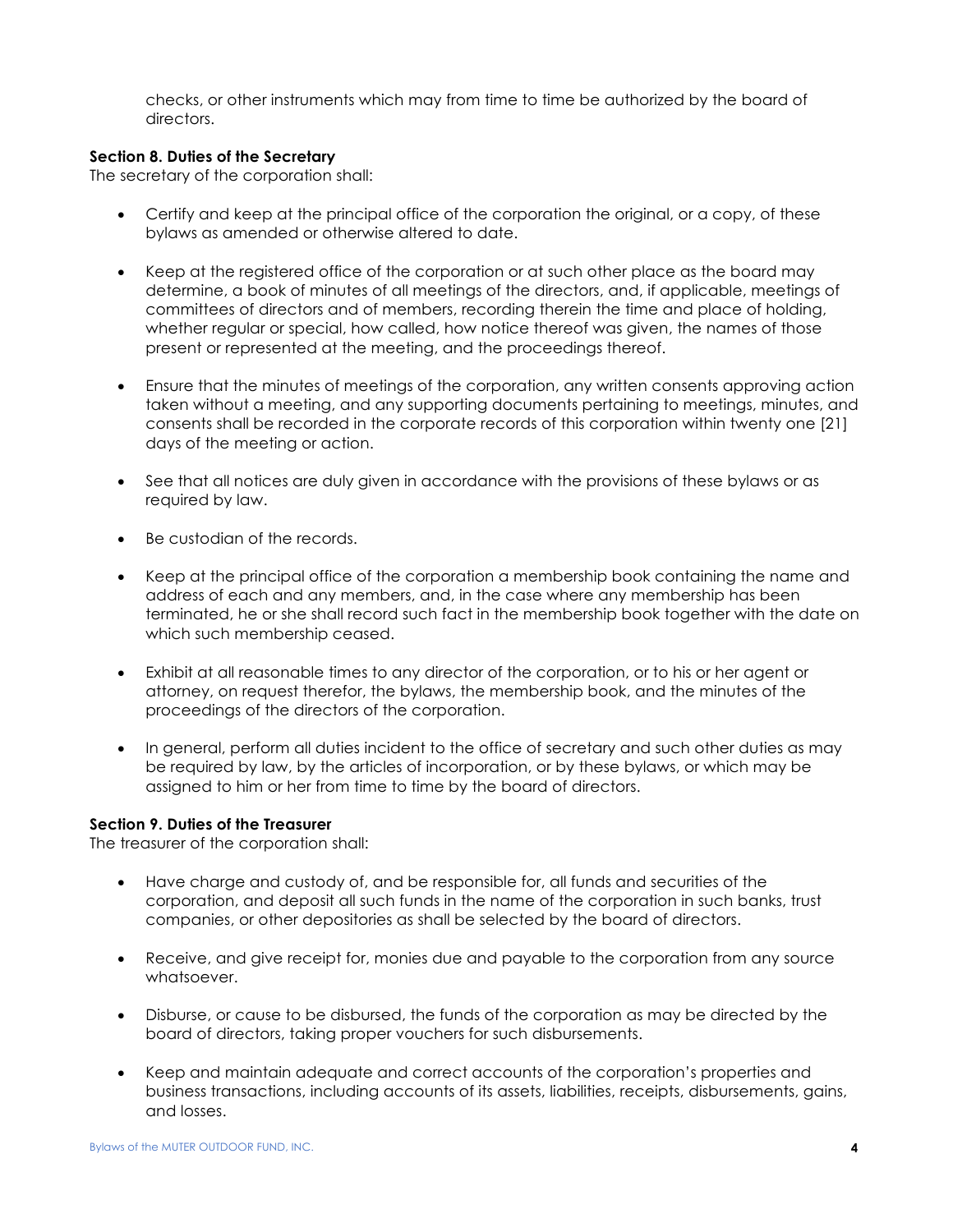- Exhibit at all reasonable times the books of account and financial records to any director of the corporation, or to his or her agent or attorney, on request therefor.
- Render to the president and directors, whenever requested, an account of any or all of his or her transactions as treasurer and of the financial condition of the corporation.
- Prepare, or cause to be prepared, and certify, or cause to be certified, the financial statements to be included in any required reports.
- In general, perform all duties incident to the office of treasurer and such other duties as may be required by law, by the articles of incorporation of the corporation, or by these bylaws, or which may be assigned to him or her from time to time by the board of directors.

#### **Section 10. Compensation**

Officers shall serve without compensation; however, they shall be allowed reasonable advancement or reimbursement of actual and necessary expenses incurred in the performance of their official duties.

### **ARTICLE VI: MEMBERSHIP**

The corporation shall not have members, but shall be governed exclusively by its board of directors.

## **ARTICLE VII: MEETINGS**

#### **Section 1. Manner of Meetings**

Meetings of the board of directors and committees of the board may be conducted in-person, via conference call, or by any other electronic forms of communication which allow participants to communicate simultaneously.

#### **Section 2. Regular Meetings**

The board of directors shall meet no fewer than two times per year, but may meet with greater frequency as deemed necessary by the board of directors to conduct the business of the corporation.

#### **Section 3. Special Meetings**

Special meetings of the board of directors may be called by the president, the secretary, by any two directors, or, if different, by the persons specifically authorized under the laws of this state to call special meetings of the board.

#### **Section 4. Notice of Meetings**

Unless otherwise provided by the articles of incorporation, these bylaws, or provisions of law, the following provisions shall govern the giving of notice for meetings of the board of directors and committees of the board:

- **Regular & Special Meetings.** At least one (1) week prior notice shall be given to each director of each regular or special meeting of the board. Such notice may be oral or written, may be given personally, by first class mail, by telephone or by e-mail, and shall state the place, date, and time of the meeting and the matters proposed to be acted upon at the meeting.
- **Waiver of Notice.** Whenever any notice of a meeting is required to be given to any director of this corporation under provisions of the articles of incorporation, these bylaws, or the law of this state, a waiver of notice in writing signed by the director, whether before or after the time of the meeting, shall be equivalent to the giving of such notice.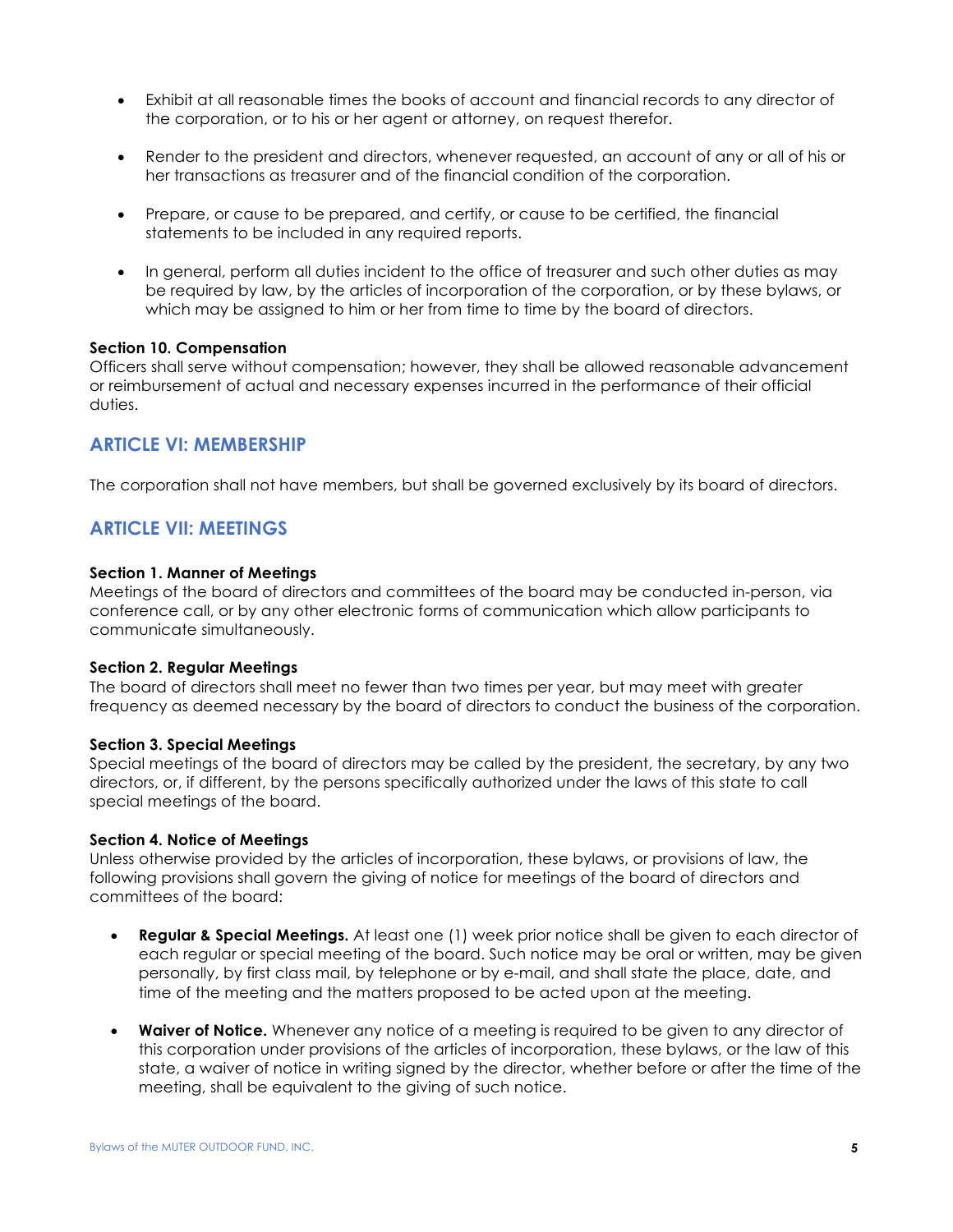### **Section 5. Quorum for Meetings**

A quorum shall consist of 2/3 of the members of the board of directors.

Except as otherwise provided under the articles of incorporation, these bylaws, or provisions of law, no business shall be considered by the board at any meeting at which the required quorum is not present, and the only motion which the chair shall entertain at such meeting is a motion to adjourn.

### **Section 6. Majority Action as Board Action**

Every act or decision done or made by a majority of the directors present at a meeting duly held at which a quorum is present is the act of the board of directors, unless the articles of incorporation, these bylaws, or provisions of law require a greater percentage or different voting rules for approval of a matter by the board.

### **Section 7. Informal Action by Directors**

Any action which may be taken at a meeting of directors, may be taken without a meeting if a consent in writing, setting forth the action so taken, shall be signed by two-thirds (2/3) of all of the directors following notice of the intended action to all members of the Board of Directors.

### **Section 8. Conduct of Meetings**

Meetings of the board of directors shall be presided over by the president of the board, or, if no such person has been so designated, or in his or her absence, by a chairperson chosen by a majority of the directors present at the meeting. The secretary of the corporation shall act as secretary of all meetings of the board, provided that, in his or her absence, the presiding officer shall appoint another person to act as secretary of the meeting.

Meetings shall be governed by *Roberts Rules of Order Newly Revised*, insofar as such rules are not inconsistent with or in conflict with the articles of incorporation, these bylaws, or with provisions of law.

## **ARTICLE VIII: COMMITTEES**

#### **Section 1: Standing Committees**

The board of directors may designate standing committees necessary and prudent to the governance and development of the corporation, and charge each committee with its objectives on not less than an annual basis.

### **Section 2: Other Committees.**

The board of directors will from time to time designate other committees with specific purposes and objectives (e.g., award selection committees). The committees may consist of persons who are not members of the board of directors, and will act in an advisory capacity to the board of directors.

#### **Section 3: Committee Records**

Each committee will prepare written minutes or summaries of each meeting within twenty one [21] days following each meeting, and submit them to the secretary for proper distribution and filing.

### **ARTICLE IX: EXECUTION OF INSTRUMENTS, DEPOSITS & FUNDS**

#### **Section 1: Fiscal Year**

The fiscal year of the corporation shall be January 1 through December 31.

#### **Section 2. Execution of Instruments**

The board of directors, except as otherwise provided in these bylaws, may by resolution authorize any officer or agent of the corporation to enter into any contract or execute and deliver any instrument in the name of and on behalf of the corporation, and such authority may be general or confined to specific instances. Unless so authorized, no officer, agent, or employee shall have any power or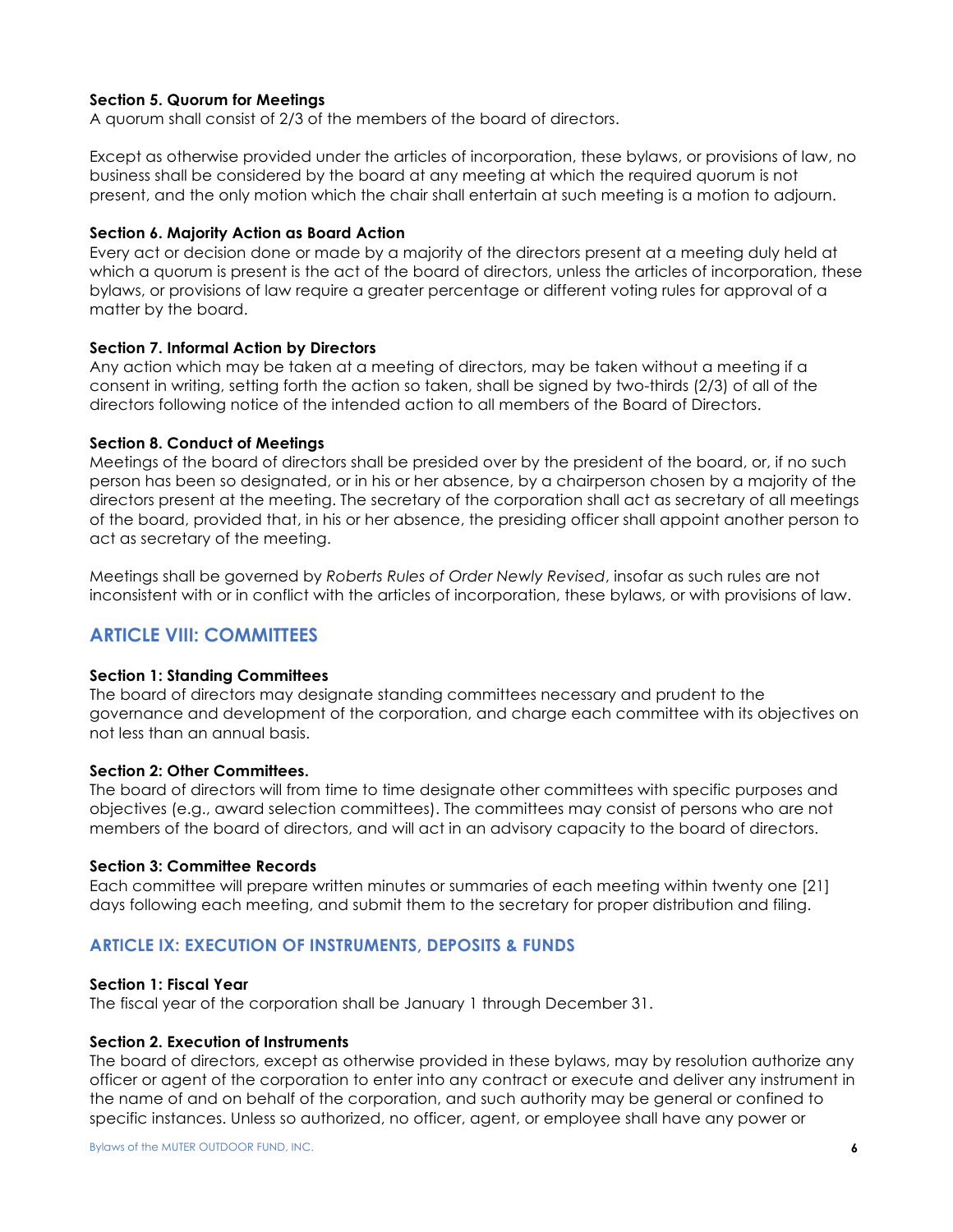authority to bind the corporation by any contract or engagement or to pledge its credit or to render it liable monetarily for any purpose or in any amount.

### **Section 3. Checks and Notes**

Except as otherwise specifically determined by resolution of the board of directors, or as otherwise required by law, checks, drafts, promissory notes, orders for the payment of money, and other evidence of indebtedness of the corporation shall be signed by the treasurer or the president of the corporation.

### **Section 4. Deposits**

All funds of the corporation shall be deposited from time to time to the credit of the corporation in such banks, trust companies, or other depositories as the board of directors may select.

### **Section 5. Gifts**

The board of directors may accept on behalf of the corporation any contribution, gift, bequest, or devise for the nonprofit purposes of this corporation.

## **ARTICLE X: CORPORATE RECORDS, REPORTS, AND SEAL**

### **Section 1. Maintenance of Corporate Records**

The corporation shall keep at its principal office:

- Minutes of all meetings of directors and committees of the board, indicating the time and place of holding such meetings, whether regular or special, how called, the notice given, and the names of those present and the proceedings thereof;
- Adequate and correct books and records of account, including accounts of its properties and business transactions and accounts of its assets, liabilities, receipts, disbursements, gains, and losses;
- A record of its members, if any, indicating their names and addresses and, if applicable, the class of membership held by each member and the termination date of any membership;
- A copy of the corporation's articles of incorporation and bylaws as amended to date, which shall be open to inspection by the members, if any, of the corporation at all reasonable times during office hours.

#### **Section 2. Corporate Seal**

The board of directors may adopt, use, and at will alter, a corporate seal. Such seal shall be kept at the principal office of the corporation. Failure to affix the seal to corporate instruments, however, shall not affect the validity of any such instrument.

#### **Section 3. Directors' Inspection Rights**

Every director shall have the absolute right at any reasonable time to inspect and copy all books, records, and documents of every kind and to inspect the physical properties of the corporation, and shall have such other rights to inspect the books, records, and properties of this corporation as may be required under the articles of incorporation, other provisions of these bylaws, and provisions of law.

#### **Section 4. Right to Copy**

Any inspection under the provisions of this article may be made in person or by agent or attorney and the right to inspection shall include the right to copy.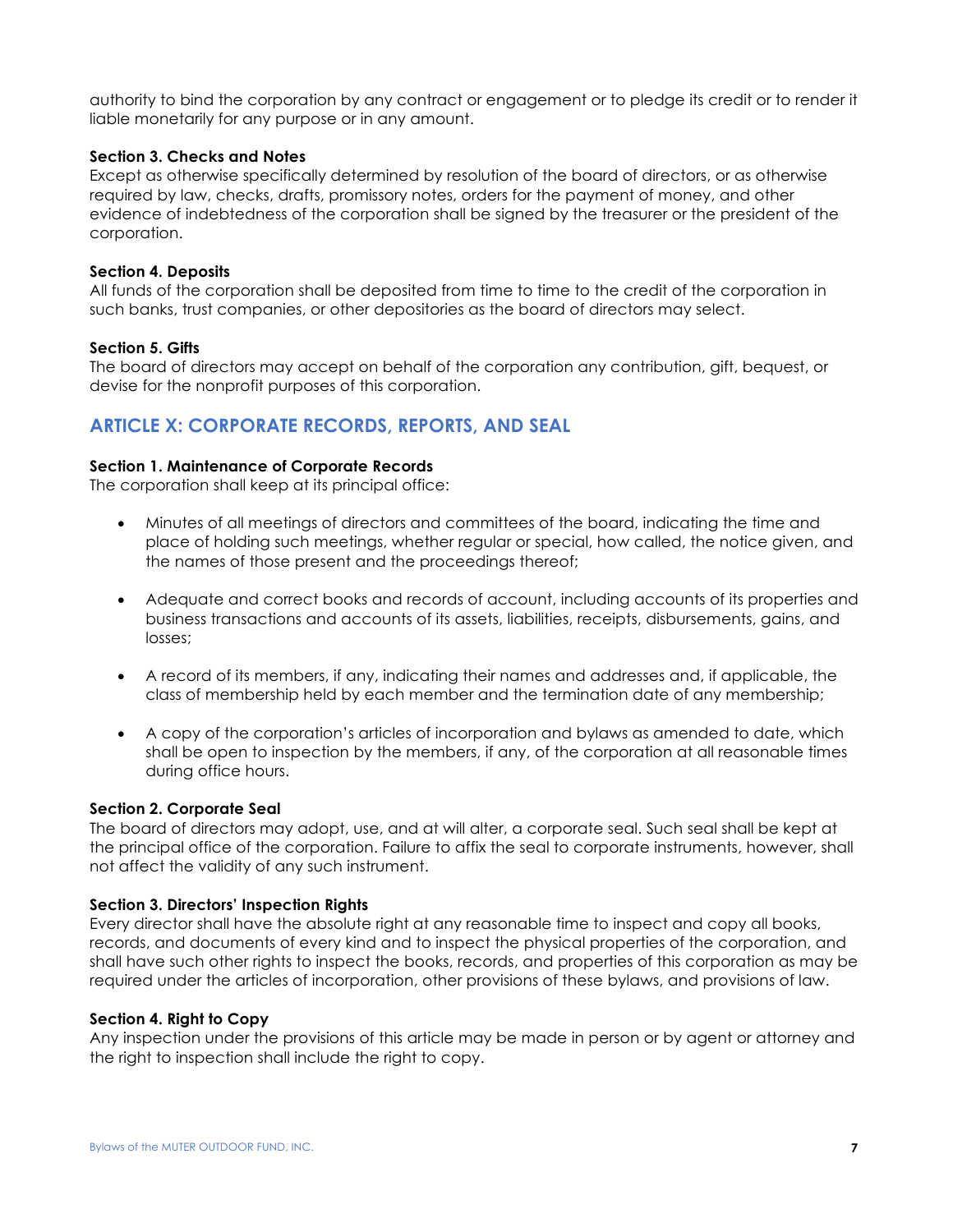### **Section 5. Periodic Report**

The board shall cause any annual or periodic report required under law to be prepared and delivered to an office of this state or to the directors of this corporation, to be so prepared and delivered within the time limits set by law.

## **ARTICLE XI: IRS 501(c)(3) TAX EXEMPTION PROVISIONS**

### **Section 1. Limitations on Activities**

The corporation will not engage in prohibited political and legislative activity under 501(c)(3). No substantial part of the activities of the corporation shall be the carrying on of propaganda, or otherwise attempting to influence legislation, and the corporation shall not participate in, or intervene in (including the publishing or distribution of statements) any political campaign on behalf of or in opposition to any candidate for public office. Notwithstanding any other provision of these articles, this corporation shall not, except to an insubstantial degree, engage in any activities or exercise any powers that are not in furtherance of the purposes of this corporation.

### **Section 2. Prohibition Against Private Inurement**

No part of the net earnings of the corporation shall inure to the benefit of, or be distributable to its members, trustees, officers, or other private persons, except that the corporation shall be authorized and empowered to pay reasonable compensation for services rendered and to make payments and distributions in furtherance of the purposes set forth in the Statement of Purpose hereof. The property of this corporation is irrevocably dedicated to charitable and educational purposes and no part of the net income or assets of this corporation shall ever inure to the benefit of any director, officer, or member thereof, or to the benefit of any private individual.

#### **Section 3. Distribution of Assets**

If dissolved, the corporation will distribute its assets within the meaning of 501(c)(3). Upon the dissolution of the corporation, assets shall be distributed for one or more exempt purposes within the meaning of section 501(c)(3) of the Internal Revenue Code, or the corresponding section of any future federal tax code, or shall be distributed to the federal government, or to a state or local government, for a public purpose. Such distribution shall be made in accordance with all applicable provisions of the laws of this state.

## **ARTICLE XII: AMENDMENT OF BYLAWS**

#### **Section 1. Amendment**

Except as may otherwise be specified under provisions of law, these bylaws, or any of them, may be altered, amended, or repealed and new bylaws adopted by approval of the board of directors.

## **Article XIII: CONSTRUCTION AND TERMS**

#### **Section 1. Conflict of Terms**

If there is any conflict between the provisions of these bylaws and the articles of incorporation of this corporation, the provisions of the articles of incorporation shall govern.

#### **Section 2. Enforcement**

Should any of the provisions or portions of these bylaws be held unenforceable or invalid for any reason, the remaining provisions and portions of these bylaws shall be unaffected by such holding.